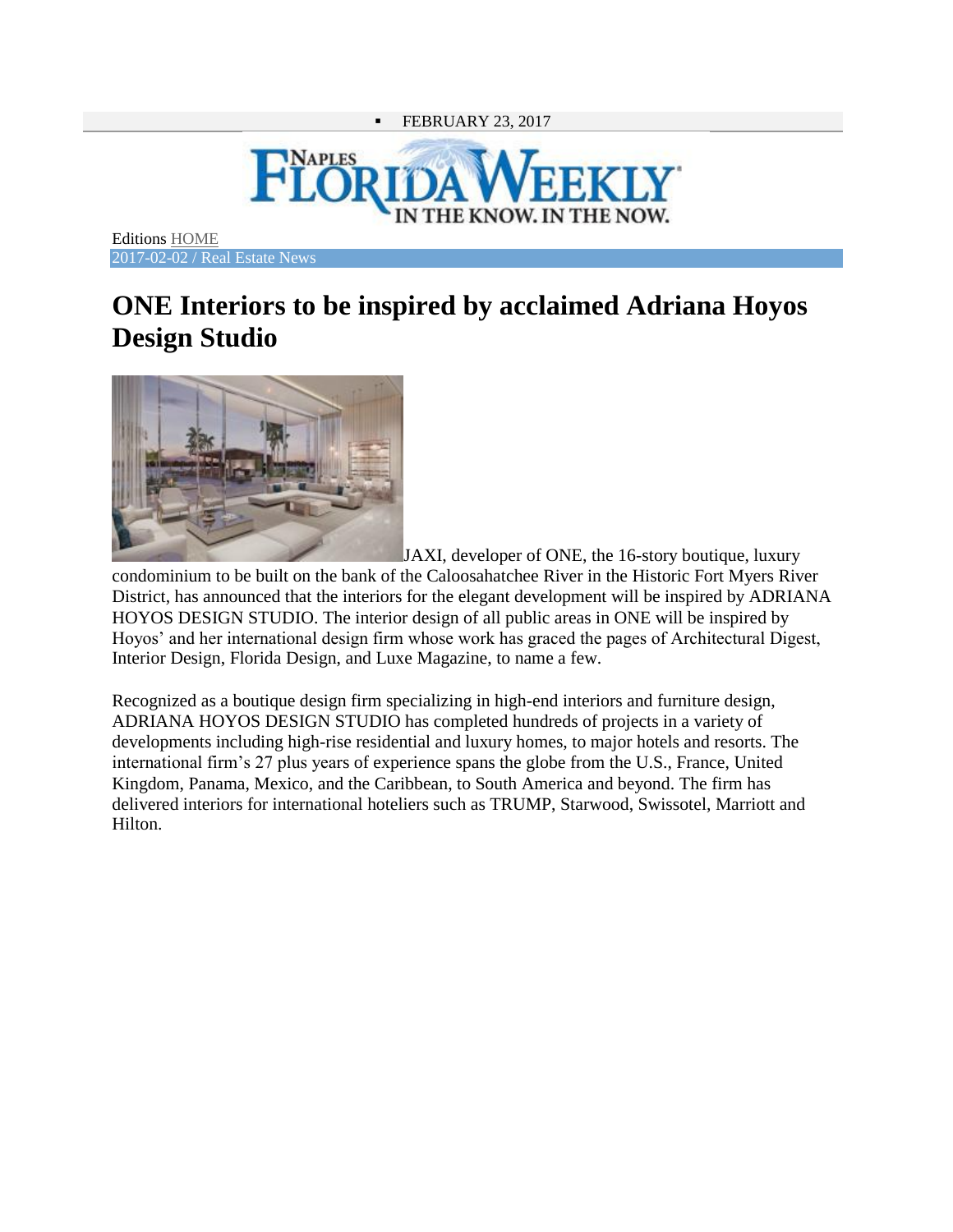

[A](http://naples.floridaweekly.com/sites/naples.floridaweekly.com/files/images/2017-02-02/77p2.jpg)driana Hoyos "ONE will become the newest design

manifest of Adriana Hoyos," says the designer who is known for weaving nature, simplicity and classic style into her work.

"In addition to her extremely impressive reputation and diverse experience with luxury developments, we chose Adriana Hoyos for our project because we feel that her design philosophy and passion in creating timeless, sophisticated designs, while also making the spaces inviting and interesting to look at, fit perfectly with our vision for ONE," says JAXI Managing Member Eduardo Caballero.

Designed by world-renowned architects Behar Font & Partners, ONE will be located at 2583 First Street. The boutique tower will feature 26 exclusive for-sale condominium residences with pricing from the low \$500,000's to over \$2 million. Reservations are now underway and estimated delivery is scheduled for the last quarter of 2018. The beautiful tower will feature two-and three-bedroom residences ranging from 1,500 to 2,286 square feet, as well as two penthouses spanning from 3,900 square feet to over 5,000 square feet, one of which is already reserved.

Luxurious features at ONE include private entrance elevators, porcelain flooring, natural gas ranges, five-burner cooktop, double oven, quartz countertops in chef-inspired kitchens, and floor-to-ceiling windows, expansive balconies, and large walk-in wardrobes. ONE will also feature smart technology and assigned covered garage parking with 24-hour controlled access.

In addition to all of the enviable unit amenities, ONE will feature indulgent building amenities including: a heated cascading Infinity-edge pool overlooking the water, a serene landscaped riverfront promenade; a fitness room; a beautiful lobby, owners' lounge with a bar, concierge services, high speed internet and Wi-Fi in all public areas.

ONE's prime location in the Historic Downtown Fort Myers River District, put residents in a vibrant neighborhood that is continuing to thrive and evolve. Offering the best of arts, culture, and entertainment, while combining tropical urbanism and small town charm, the Historic Fort Myers River District has become extremely attractive to visitors and local residents alike.